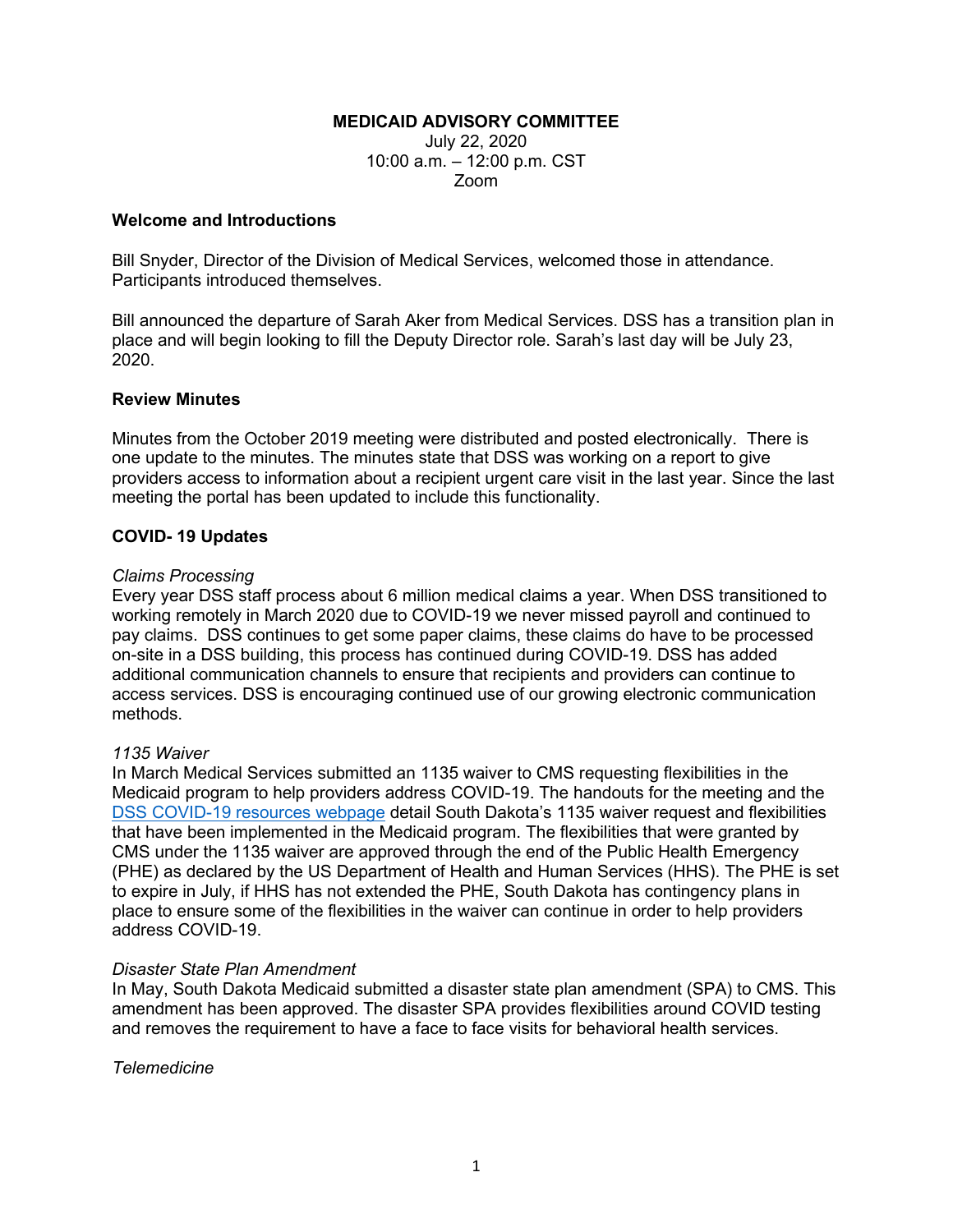DSS has seen exponential growth in telemedicine claims since the start of the pandemic. Medicaid has added several flexibilities related to telemedicine. A complete listing of telemedicine flexibilities can be found in the [telemedicine provider manual.](https://dss.sd.gov/docs/medicaid/providers/billingmanuals/Telemedicine.pdf) DSS is evaluating the use of telemedicine services to determine which of the added telemedicine flexibilities should be continued once the PHE has ended.

# *Provider Communications*

During the PHE South Dakota Medicaid has released 22 COVID bulletins as well as sent 1:1 communication to providers as needed. DSS has identified that we need cleaner and more targeted communication channels and we are evaluating how to make sure people are getting the information they need.

MAC committee members provided their feedback regarding Medicaid's COVID-19 response.

- Sarah Peterson- There has been an increase in the use of telehealth, they are seeing 10-20 times the number of telemedicine claims. Sarah asked about the continuation of telemedicine after the end of the PHE. The continuation of telemedicine services is something that Medicaid is talking about and looking at looking at long term options. Plans are in place to continue telemedicine in South Dakota if the PHE is not extended.
- Mike Diedrich Monument thought Medicaid did a good job in getting guidance out and answering questions promptly.
- Michelle Baack The added flexibilities to address COVID-19 are very important. We will see changes in the way medicine is delivered in the future. We should take advantage of any opportunity we have to improve access to services for children people in rural communities. Hopefully South Dakota will lead the way in the implementation of telehealth.
- Eric Grocott From the pharmacy side there were many comments about how smooth things were running, people didn't realize DSS staff were working from home because of seamless the transition was. Providers have had one concern with incontinence supplies. There were some people who did not receive letters when people met the limit. The pharmacy didn't get notification on the limit and the need for a PA until after the service ran out. They didn't find out until the remittance advice came out. Sarah Aker mentioned that there is now the service limit inquiry on the portal where the provider can get information on incontinence supply limits. Sarah will provide Eric with more information on how to access this portion of the portal.
- Belinda Nelson CMHC & SUD Providers have been very appreciative of the efforts that have been made to allow providers to deliver audio and virtual services. The weekly and as needed communication from DBH was invaluable. As a system of care we have learned a lot and are looking forward to being able to keep seamless behavioral health services going.

# **Procurements**

DSS has published an RFP for dental administration and claims adjudication. Delta Dental holds the contract until May 2021. Staff are currently evaluating RFP responses, an award will be made by August 5, 2020.

The Division of Economic Assistance is working on a new Medicaid and CHIP eligibility system.

Medical Services is looking at a new provider enrollment system and a new prior authorization system, we have received demonstrations from a variety of vendors.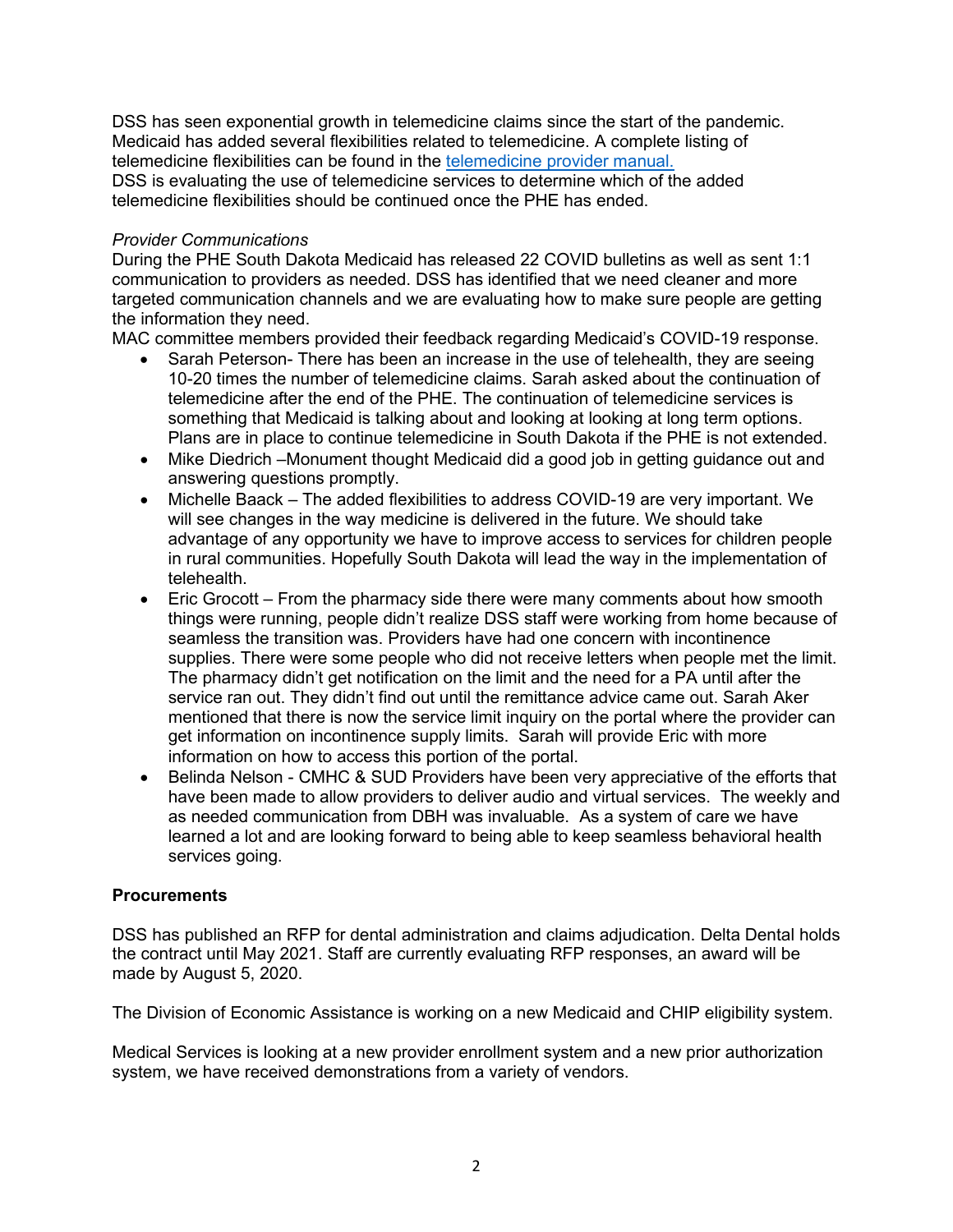South Dakota Medicaid is in the process of awarding a contract to a vendor who will assist in an independent review of Medicaid structure and strategy. The review will consist of an evaluation of our resources and provide recommendations. Mike Diedrich expressed an interest in being part of the review and asked if the contractor would be meeting with the Medicaid Advisory Committee. The vendor will be doing a tour around the state visiting with a number of providers including larger providers, rural providers and IHS. Evaluation from the vendor will include involvement from providers and the MAC. The vendor will present their final recommendations by Dec 31,2020.

# **Community Based Provider Shared Savings Update**

In June 2020 DSS made general and federal fund payments to participating hospital providers. General fund payments have been issued for nursing homes and community support providers (CSP). In order to make federal fund payments for nursing homes and CSPs approval is needed from CMS. Requests to make the federal fund payment have been submitted to CMS. DSS has shared almost \$2 million with providers. There was a question about the CSP and nursing home payments and if we expect to continue to make payments to these providers in the future. Yes, the intention is to continue with shared savings payments for CSPs and nursing facilities. Eric Grocott asked if Tribes and IHS were satisfied with the CCAs. DSS has received some feedback from GPTCHB regarding the program and possible enhancements to the Medicaid program utilizing shared savings. Medicaid continues to work with GPTCHB on CCAs.

Mike Diedrich commented that Monument has worked closely with tribal health programs to get dual eligible people enrolled in Medicaid. Dual eligibility helps the tribes to preserve some of their PRC dollars.

### *IPA Update*

IPA nurses are assisting with the referral process in three IHS locations. The CCA and referral process does require review of referrals and records by IHS which can sometimes be an administrative burden. South Dakota Medicaid has proposed the use of a mid-level IPA providers to help IHS with the referral process. The mid-level IPA position is currently open and accepting applications. The position is open statewide with the expectation that the person would travel and meet with patients as well as do telehealth visits across the state.

Michelle Baack asked about the IPA nurses and if they are doing case management for discharges. When a baby is released from the NICU there is not one provider they are working with, discharges are sent to a facility, there is no single point of contact that can streamline the process. Michelle is wondering if this the type of thing that the IPA nurse could assist with. Yes, this would be a great use of the IPA nurse position, they would be available to assist with difficult discharges. Michelle also asked if there was a plan for other reservations to get an IPA nurse. IHS picked the locations where there is currently an IPA nurse, the decision was based on the needs of the community/facility. We are not currently hiring for other locations but will monitor to see if there is a need for additional IPA positions in more locations.

# **Behavioral Health Update**

Tiffany Wolfgang, Director of the Division of Behavioral Health (BH), provided an update on opioid grants. BH is applying for a no cost extension to be able to continue current opioid grant activities. In addition, BH is applying for a second round of Opioid Grant funding. The second round of funding will allow states to address stimulants in addition to opioids. Funding through these grants has allowed BH to partner with Oxford House to provide recovery housing for people who struggle with substance use. They have been able to work with agencies to provide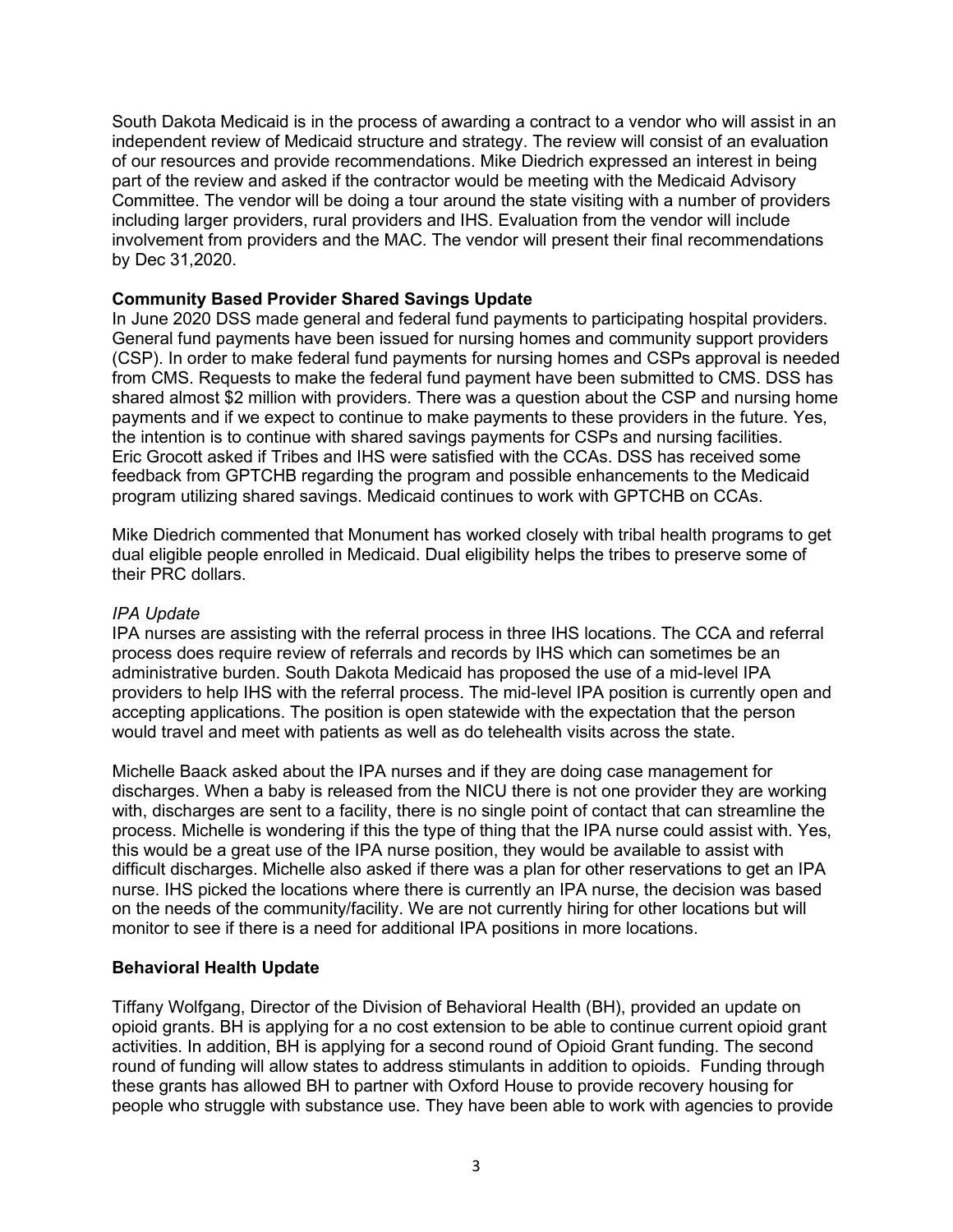intensive case management for pregnant women and women with dependent children. Finally, BH is working on a standing order for Narcan to ensure it is available across the state.

Tiffany reviewed the enhancements made to the avoid opioid website and the suicide prevention website. If people have training events they would like added to the website please reach out to BH. BH has a listserv for suicide prevention activities that people can sign up for, there is a link on the suicide prevention webpage.

Behavioral Health has received a National Strategy for Suicide Prevention (NSSP) grant, it is a three-year grant that will help address suicide prevention for people 25 and older. This is similar to a campaign that was implemented for children. The campaign is called "Be The One" and will kick off in fall of 2020.

Behavioral Health is working on completing a gap analysis through an independent evaluator to assess the behavioral health needs of South Dakotans. They hope to have the report by the end of the year.

Michelle Baack had a question about a lead contact for post-partum care coordination – there is no contact yet, still waiting to hear back regarding funding. Michelle has a task force that helps train parents, she would be interested in hearing more and try to coordinate with this taskforce.

Sarah Peterson had a question regarding opioid programs and if the funding can be used for meth, she also asked about getting more information on the correlation between meth and opioids. Funding that BH has through September 2020 is limited to opioids. BH has worked to stretch the funding as far as possible and talked broadly about substances when meeting with people. The second round of funding BH applied for allows for use with methamphetamines and opioids. BH has seen an increase in people reaching out for methamphetamine resources during COVID.

BH has re-issued an RFP for intensive meth treatment for the northeast region of the state. Sarah Peterson asked what the barriers are to people applying to the RFP in the northeast region, what is preventing people from applying. The RFP was initially released early in the pandemic, BH thinks that the timing of the RFP was the barrier of the first round. They think they will get applications during the second round.

Michelle mentioned that she is very proud of the work being done on opioids. She has been keeping track of babies addicted to opioids, those numbers have been trending downward. The number of babies addicted to methamphetamines however has been going up significantly especially during COVID.

### **LTSS Waiver Amendment**

Misty Black Bear provided an update on the amendment to the HOPE waiver. The HOPE waiver is for individuals age 65 and over or adults over 18 who have a disability. The waiver amendment is being submitted to change the rate methodology for assisted living to be a tiered rate. LTSS submitted the waiver amendment to CMS in June. The waiver amendment also adds adult day as a provider type for personal care and respite services.

#### **State Plan Amendment Report**

Matthew Ballard provided an update on current state plan amendments (SPA). There are four SPAs currently being reviewed by CMS, two that are out for public comment. Eric Grocott asked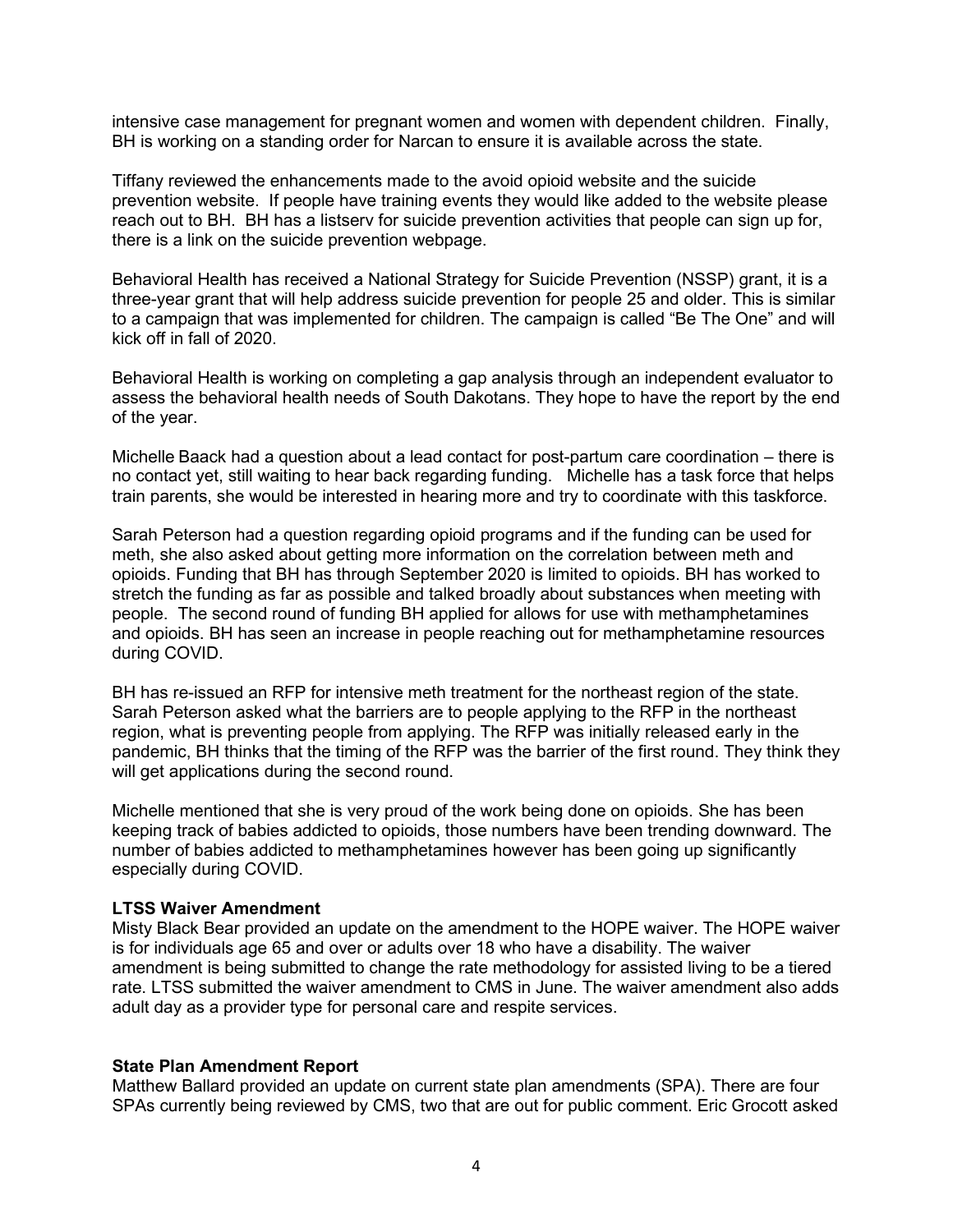if DSS has heard anything regarding the career connector 1115 waiver. We are waiting for feedback from CMS, there has been limited communication from CMS regarding the 1115 due to COVID. We have not heard from CMS recently about the 1115.

# **Medicaid updates**

### *Primary Care Provider Program*

About 80% of the Medicaid population participates in the program. Updates are being made to the program in fall of 2020 to align the PCP program with the health home program. In addition, changes were made to ARSD to allow nurse practitioners to carry a PCP case load. This will expand access in communities where there are limited providers.

# *Provider Portal*

Lisa Lee provided update on the provider portal. UB claims submission through the portal is in internal testing, implementation is expected in fall 2020. UB claims submission in the portal will not replace internal software or clearing houses. It is providing an additional option for providers to bill.

In January 2021 IHS will being using the 1500 for professional and ancillary charges. This change will provide Medicaid with additional reporting capabilities for services like well child visits and vaccinations.

# *Well child checkups via telehealth*

Since the start of the public health emergency there has been a decrease in well child claims and vaccinations across the state. During the PHE, a well child visit can be performed via telemedicine. Instructions for billing well child visits via telemedicine can be found in the telemedicine provider manual.

Michelle Baack ask why the in-person component associated with the telemedicine visit could happen over a 10-month time frame. Currently a provider can bill for a new well child visit after 10 months. If the in-person component of the well child visit was not completed within that 10 months, then the provider should do a new well child check.

#### *Access Monitoring Review Plan*

States are required to evaluate access to Medicaid services every three years and submit the findings to CMS. The plan includes an evaluation of geography, provider enrollment, recipient enrollment, and provider reimbursement. The report found that Medicaid recipients have the same access to care as non-Medicaid residents. South Dakota Medicaid is aware that there is an access issue when it comes to dental services in the Black Hills, we are partnering with providers to address services in this area.

#### *Innovation Grant update*

Information about all of the innovation grant projects can be found on the [Innovation Grants](https://dss.sd.gov/medicaid/generalinfo/innovationgrantactivities.aspx)  [webpage.](https://dss.sd.gov/medicaid/generalinfo/innovationgrantactivities.aspx)

# **DOH Collaboration**

DSS is working on a data strategy in collaboration with DOH regarding maternal mortality and morbidity though a Medicaid innovation accelerator program. Michelle Baack mentioned that COVID has had an impact on pre-eclampsia cases, she would like to know if the work being done here will be looking at these types of trends.